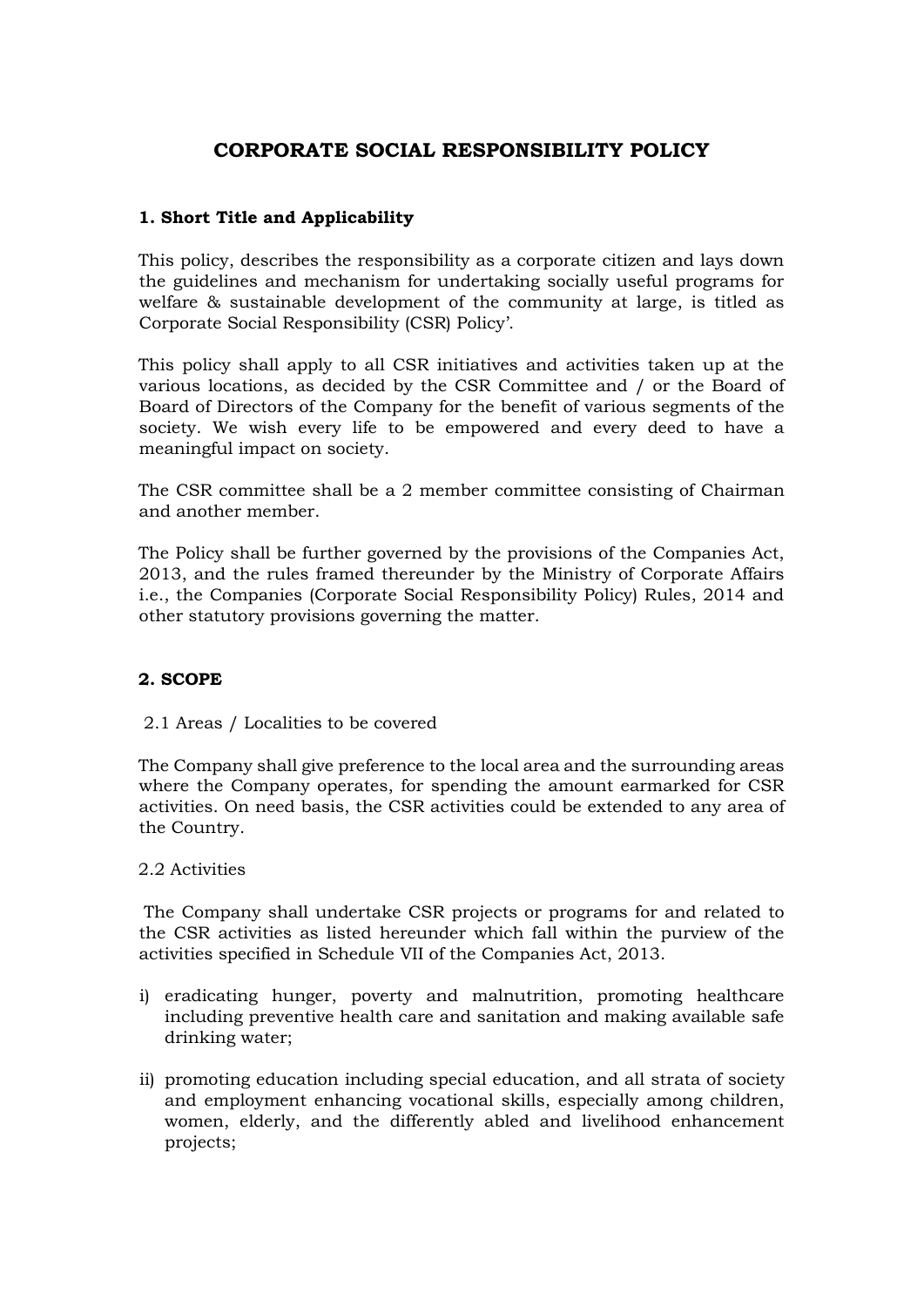- iii) promoting gender equality, empowering women, setting up homes and hostels for women and orphans, setting up old age homes, day care centres, and such other facilities for senior citizens, and measures for reducing inequalities faced by socially and economically backward groups;
- iv) ensuring environmental sustainability, ecological balance, protection of flora and fauna, animal welfare, agroforestry, conservation of natural resources and maintaining quality of soil, air and water;
- v) protection of national heritage, art and culture, including restoration of buildings and sites of historical importance and works of art, setting up public libraries, promotion and development of traditional arts and handicrafts;
- vi) measures for the benefit of armed force veterans, war widows and their dependents;
- vii)training to promote rural sports, nationally recognized sports, paralympic sports and Olympic Sports;
- viii) contribution to Prime Ministers National Relief Fund or any other Fund set up by the Central Government, for socio economic development and relief and welfare of the scheduled castes, the scheduled tribes, other backward classes, minorities and women
- ix) contributions or funds provided to technology incubators located within academic institutions which are approved by the Central Government
- x) Rural Development Projects.
- xi) Slum area development
- xii)Swachh Bharat Abhiyan, Swachh Vidhyalaya, construction of toilet facility and connected infrastructure facilities and any other programme promoting sanitation, sewerage, toilet facilities, etc.

The CSR Committee and the Board of Directors shall be authorized to consider any other CSR activities which will be permissible under the provsions of the Companies Act, 2013 or Rules framed thereunder from time to time including any modifications thereto. As far as possible, efforts will be made to coordinate with similar CSR activities that are taken up by the other companies of the Central Government or State Government in those areas.

The CSR projects or programs or activities that benefit only the employees of the Company and their families shall not be considered as CSR activities in accordance with the provisions of the Companies Act, 2013 and the rules framed thereunder.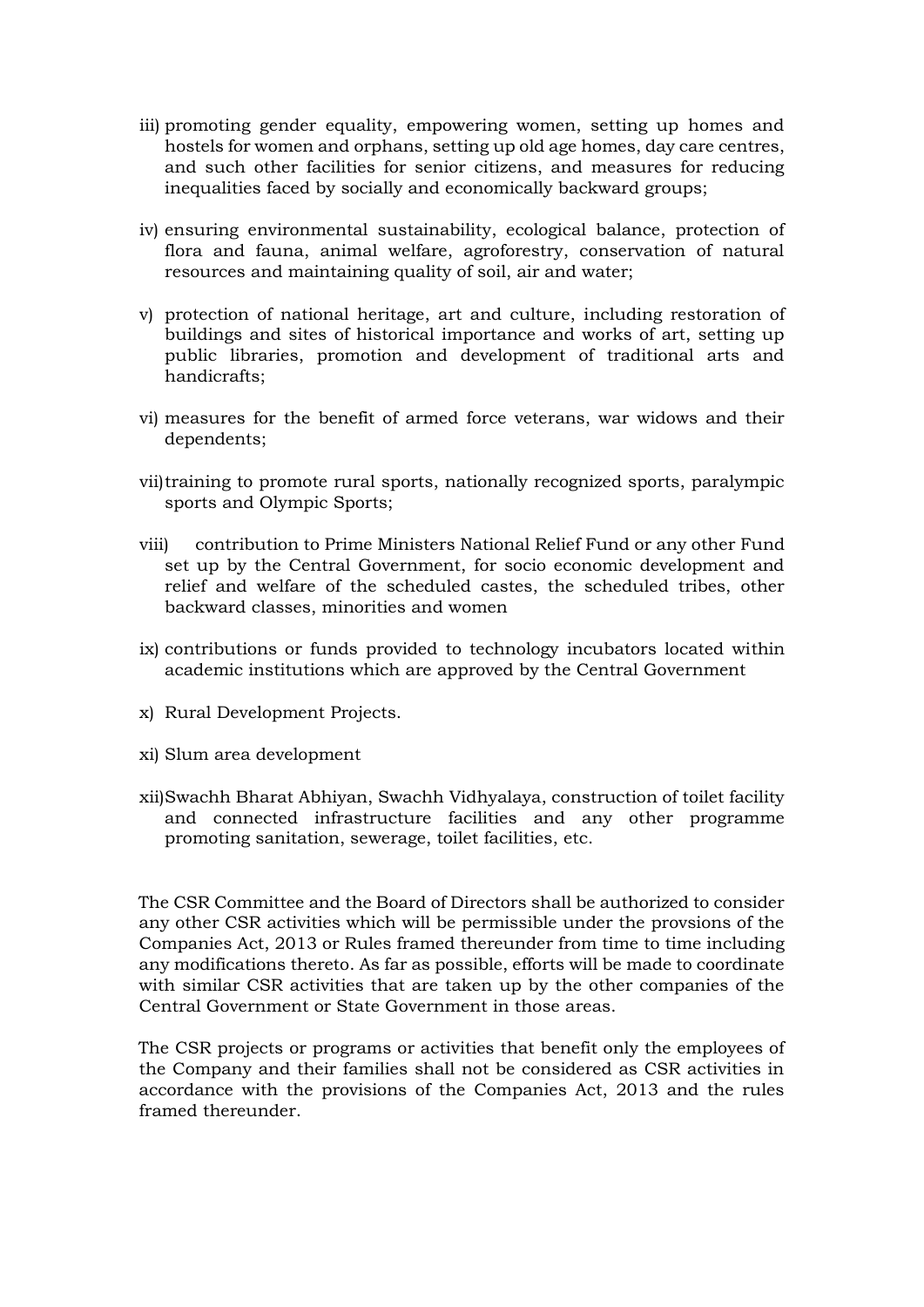# **3. RESOURCES, IDENTIFICATION AND APPROVAL PROCESS**

# 3.1 Resources / Fund allocation

For achieving its CSR objectives through implementation of meaningful and sustainable CSR programs, the Company will allocate / earmark, in every financial year, at least 2% (two per cent) of the average net profits of the Company made during the three immediate preceding financial years, as its CSR Budget for the year. The average net profit shall be calculated in accordance with the provisions of Section 198 of the Companies Act, 2013.

Any unspent / unutilised funds so allocated/earmarked under CSR Budget of any particular year will be carried forward to the following year, i.e., the CSR budget will be non-lapsable in nature.

3.2 Identification Process

The Company shall identify the projects or programmer through either of the following ways :

- i) Need identification studies by external agencies / institutions.
- ii) Internal need assessment by cross functional team.
- iii) Receipt of proposals/requests from District Administration/local Govt. etc.
- iv) Discussions and request with local representatives/Civic bodies/Citizen's forums/voluntary organizations.
- v) Discretion of the CSR Committee and / or the Board of Directors.
- vi) Any other means or source as may be deemed fit.
- 3.3 Approval Process

CSR programs as may be identified will be required to be put up to the CSR Committee for their consideration and recommendation for approval by the Board of Directors of the Company..

The programs approved by the CSR Committee would be put before the Board of Directors of the Company for their approval.

## **4. MODALITIES OF EXECUTION AND IMPLEMENTATION**

#### 4.1 Modalities of Execution

The investment in CSR activities should be project or program based and for every project or program, before execution of the project or program, the modalities of execution and time framed periodic mile-stones will be finalized.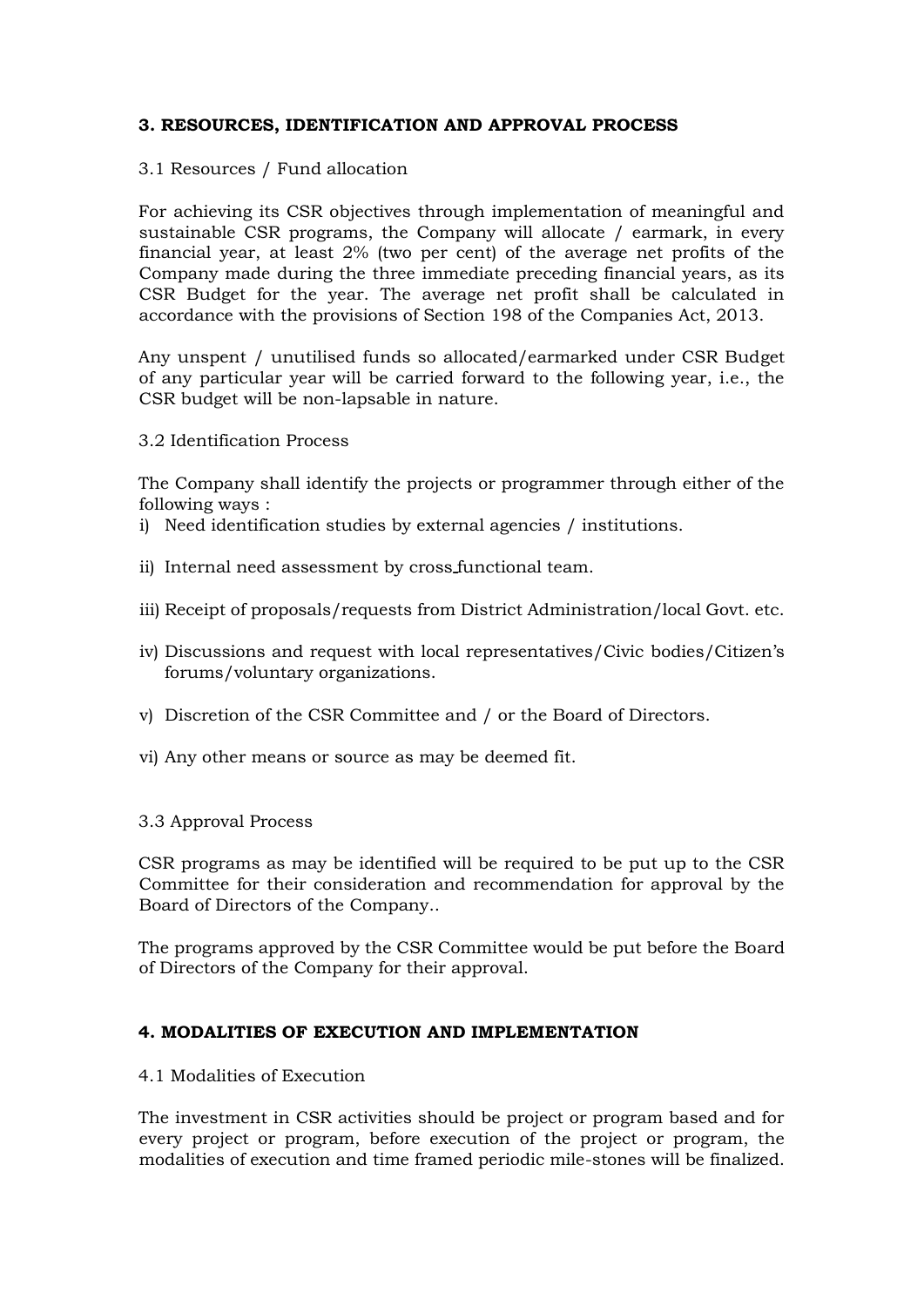The CSR activities may be undertaken and / or implemented by or through:

- i) the Company itself under the guidance and supervision of the CSR Committee or Board of Directors or any responsible person authorized in this behalf;
- ii) Registered trusts or society or company established by the Company or its holding or subsidiary or associate company.
- iii) Registered trusts or society or companies incorporated under Section 8 of the Companies Act, 2013 or Section 25 of the Companies Act, 1956.
- iv)Registered trusts or society or company which is not established by the Company or its holding or subsidiary or associate company having an established track record of three years.
- v) Collaboration with other entities allowed to engage in CSR activities.

The Company may also collaborate with other companies of the Promoter Group Companies for undertaking projects or programs or CSR activities in such a manner that the CSR committee of the Company is in a position to report separately on such projects or programs or activities.

4.2 Implementation

The time period / duration over which a particular project or program or activity will be spread, will depend on its nature, extent of coverage and the intended impact of the same.

The projects or programs or activities which involve considerable financial commitment and are undertaken on a timeframe of 2 5 years, will be considered as 'flagship programs' and will be accorded enhanced significance.

The Company will follow a project / program / activity based accountability approach to stress on the long term sustainability of CSR activities, where its action plan will be distinguished as 'Short term',' Medium Term & Long Term; qualified as

i) Short Term – 6 months to 1 year ii) Medium Term –  $1$ year to 2 years iii) Long Term – 2 year and above – 'Flagship programs'.

While identifying long term programs, all efforts must be made to the extent possible to define the following:

- i) Program objectives
- ii) Baseline survey It would give the basis on which the outcome of the program would be measured.